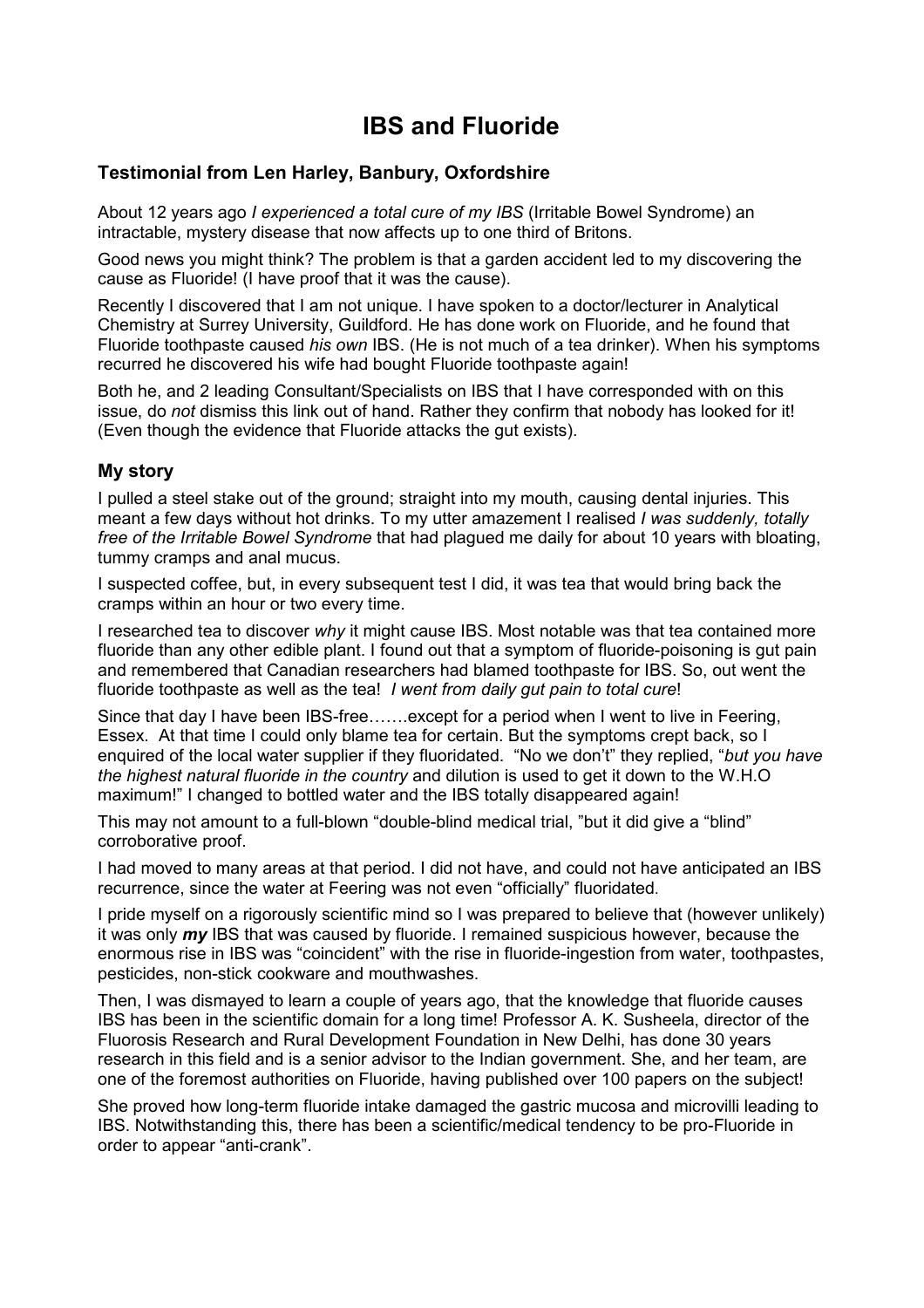Nevertheless some scientist/doctors now accept a *"Fluoride-induced non-ulcerative dyspepsia".*  It amounts to "Fluoride induced IBS". (IBS is a catch-all, default description for a collection of symptoms. When a cause is found, it gets a new name!)

In her evidence to the British Minister of Health in 1998, Professor Susheela highlighted the gastro-intestinal changes from excess fluoride. "This 'non-ulcer dyspeptic' complaint includes nausea, vomiting, cramps, gas, constipation followed by diarrhoea." She concluded that, "such symptoms were related to fluoride ingested via water, food or even dental products".

Perhaps you are sceptical about these events because Fluoride has been given a positive, cosy image. Consider the following facts I discovered subsequently to my cure:

The American "Clinical Toxicology of Commercial Products" (5<sup>th</sup>. Edition) rates fluoride only slightly less toxic than arsenic, and *more* toxic than lead! This made it a useful rat poison. And yet their Environmental Protection Agency permits 250 times *more* Fluoride than lead, in water. Is this logical? Moreover there is a goal of zero to be achieved for the, less poisonous, lead!

If we found that lead or arsenic hardened teeth would we add them to water? Well Fluoride is just as toxic, with scores of proven detrimental effects on the body. Why are we pursuing Fluoridation when medical/expert opinion is becoming more sceptical about it, and whilst Ireland is considering reversing Fluoridation and 98% of Europe is against it?

The Fluoride used has no drug approval; in fact it is an industrial waste, from fertiliser or smelting-plant chimney-scrubbers. It contains heavy metal impurities including Arsenic, Lead and Antimony as well as Uranium 238. And *it is illegal to discharge it into the environment, or dump it at sea*…

A cynic might wonder if it's put in the water supply so that each time we wash the car, or flush the toilet we conveniently tip an industrial waste into the environment in a manner that is otherwise illegal.

It was one thing for Americans to solve a toxic waste problem in this manner, but to export this idea to tea-drinking nations like Britain and Ireland was downright irresponsible.

Recent Taiwanese research, published in "Nature" magazine, found huge variations in the Fluoride content of different teas. This means control of the Fluoride dose is impossible. The concentration of Fluoride in tea could be as much as 41 times the optimum to reduce dental fillings! Even this dental "optimum" is not necessarily good for our *general* health. If you drink tea you are probably already getting too much Fluoride, as I certainly was. But we can choose to avoid tea, we cannot avoid water.

Fluoride is a thyroid suppressor, formally used to treat *over*-active thyroid glands. There are literally hundreds of studies on the thyroid-toxicity of fluoride. Furthermore, Chlorine (which is added to our water) and mercury (which is in our teeth-fillings) are also thyroid suppressors. The aluminium in tea enhances this effect. We seem to be conducting a multi-pronged assault on the thyroids of a whole generation and many people claim that a large percentage of the population is suffering from sub-clinically low thyroid function.

Research, published in 2001, also showed that fluoride calcified the vital pineal gland in the brain with potentially far-reaching consequences.

It would seem that the *only* argument for Fluoridation is the dental health argument. But even this is hotly contested. I can do no better than refer you to a paper published in "The Irish Medical Journal" by Dr. Don MacAuley (Dental Surgeon). He was a supporter of Fluoridation but changed his mind only after looking deeper into Fluoride at the request of some of his patients. His dental-school training had not supplied these perspectives. He outlines some of the multitudinous toxic affects of this poison. (It seems naïve to me, to assume that a substance that has profound effects on teeth and bone would have no other effects on our bodies, particularly on the digestive tract through which it passes). This would not be so alarming were it not such a powerful poison. (Please find his paper attached here:- <http://www.rvi.net/~fluoride/vul.htm> )